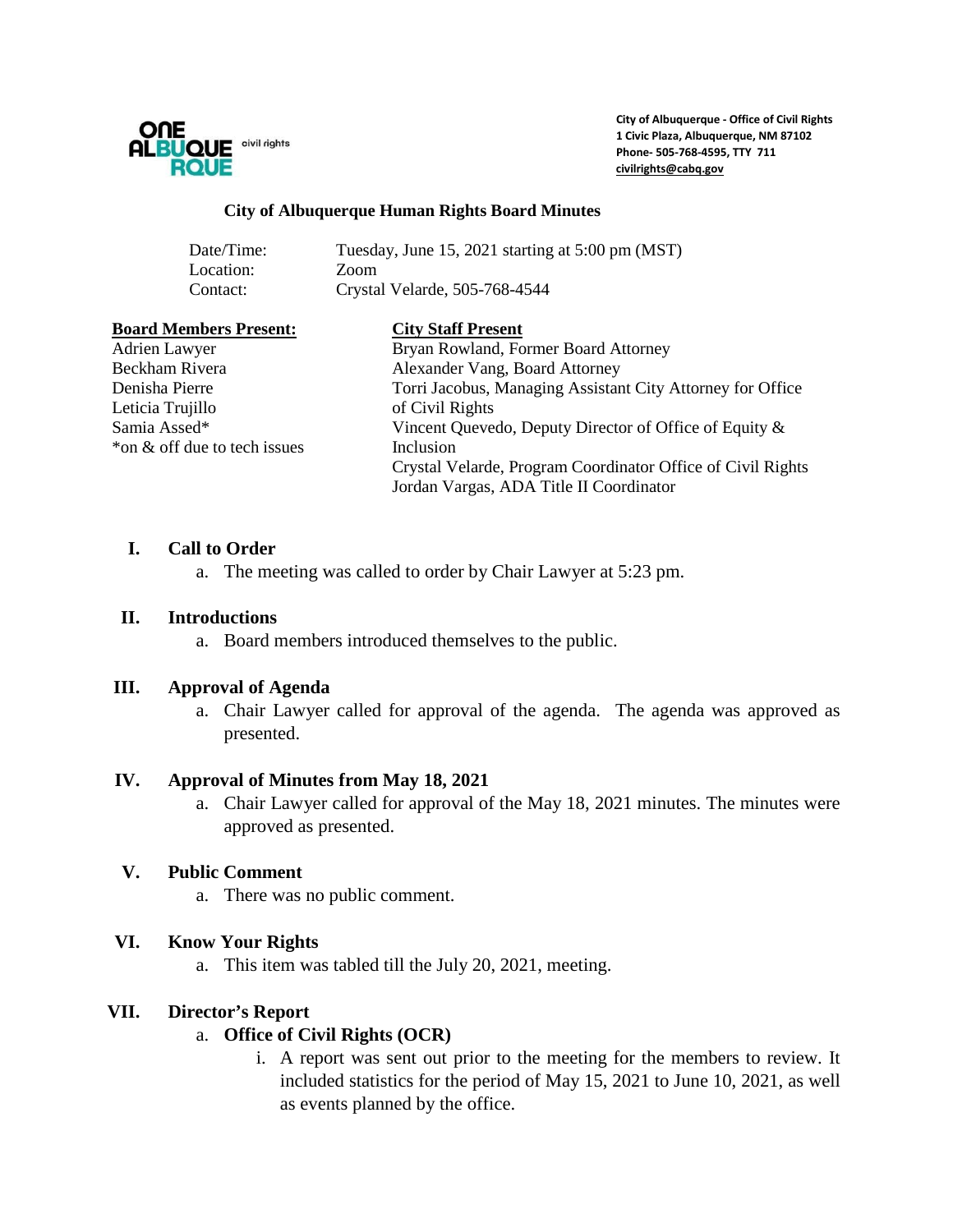- ii. OCR has handled 17 new matters since our last meeting. The types of discrimination are as follows:
	- 1. Public accommodation 5 matters
	- 2. Employment 2 matters
	- 3. Housing  $-6$  matters
	- 4. Other 4 matters
- iii. OCR provided updates on 3 pending complaints.
- iv. Outreach included:
	- 1. Ongoing Chair of Domestic Violence Task Force.
	- 2. Ongoing Attending bi-monthly Albuquerque Affordable Housing Coalition meetings.
	- 3. Ongoing Chair of the New Mexico Supreme Court Commission on Equity and Justice.
	- 4. 5/27/2021 Discussion with University of Arkansas Pre Law Summer students.
	- 5. 5/27/21 Co-sponsored community event with NM Black Lawyers Association: Working Towards Solidarity Between Asian American and Black Communities. Professor Vinay Harpalani presented.
	- 6. 6/7/2021 Co-sponsored Transgender Cultural Fluency training formally known as Trans 101 with NM Black Lawyers Association and the NMLGBTQ Bar Association. (Pride Month event).
- v. Upcoming outreach:
	- 1. TBD CROWN Act discussion with the NMLGBTQ Bar Association.
	- 2. 6/17/2021 Co-sponsoring Trans 202 with NM Black Lawyers Association and the NMLGBTQ Bar Association. (Pride Month event)

# b. **Office of Equity & Inclusion (OEI)**

- i. A report was sent out prior to the meeting for the members to review. It included events, trainings, and City updates.
- ii. Planned events:
	- 1. 6/18/21-6/20/21 Juneteenth will take place in Civic Plaza. There will be live performances and the water feature in Civic Plaza will also be operating.
	- 2. 6/20/21 World Refugee Day will be hosted online.
- iii. Upcoming Trainings:
	- 1. Racial Equity Institute training will be held online on July 22-July 23, 2021.
- iv. City & OEI updates:
	- 1. Bank on Burque launch will be Thursday, June  $17<sup>th</sup>$ .
	- 2. Kit Carson Park has been renamed to Rio Grande Park.
	- 3. OEI is putting together a land acknowledge guide for the city to use. Bernalillo County Commissioner Barboa has also reached out to see